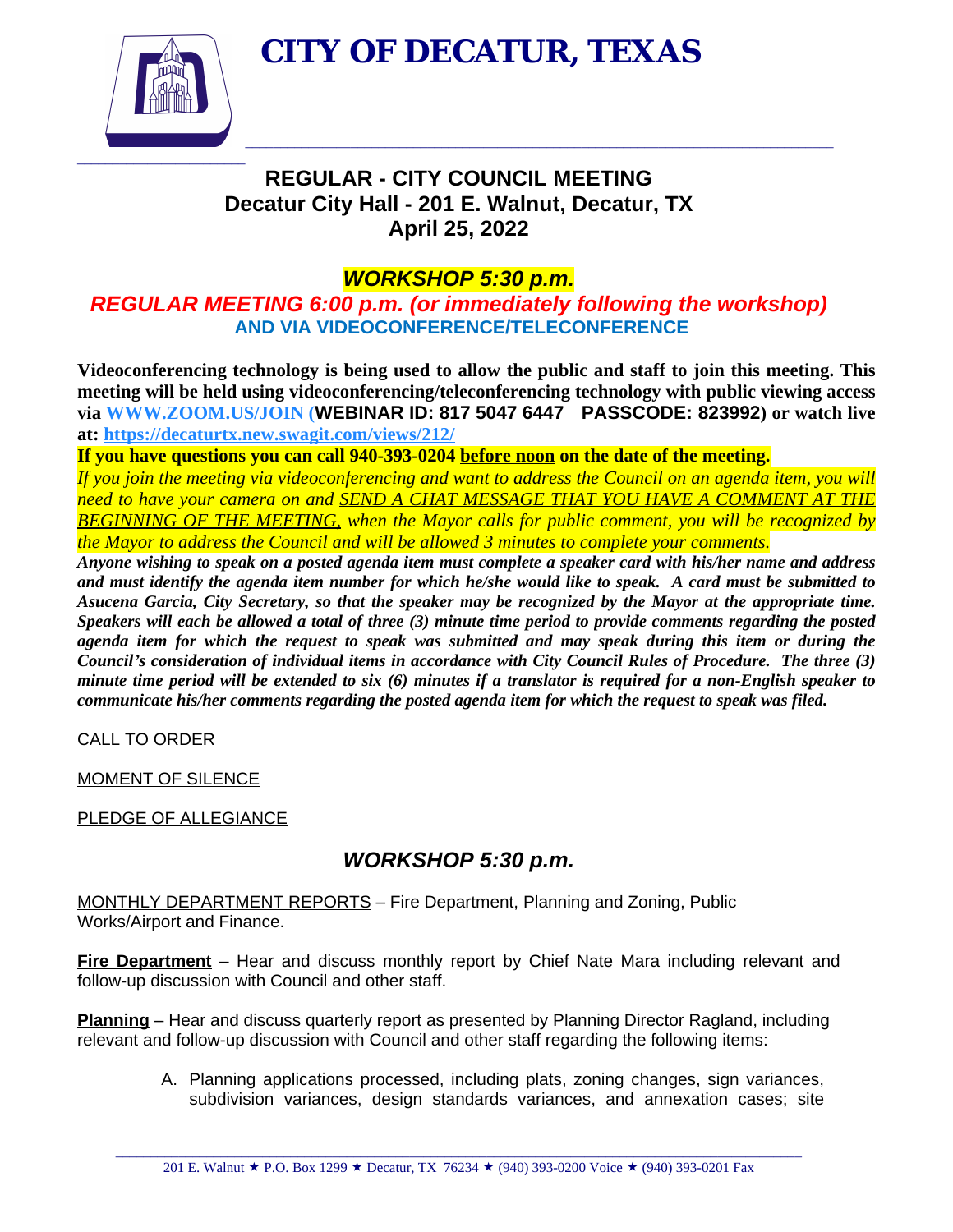plans/building permit reviews; and ordinance/policy amendments for January, February and March.

B. Building permits and inspections, code compliance inspections and violations, environmental health permits and inspections and BSI testing and rebate report for January, February and March.

**Public Works and Airport** – Hear and discuss monthly report by Greg Hall, Public Works Director/Airport Manager, including relevant and follow-up discussion with Council and other staff.

**Finance** – Hear and discuss quarterly report by Ana Canada, Finance Director, including relevant and follow-up discussion with Council and other staff.

#### *REGULAR MEETING 6:00 p.m.*

- 1. CONSIDER A SECOND READING AND TAKE APPROPRIATE ACTION REGARDING AN ORDINANCE OF THE CITY OF DECATUR, TEXAS ADOPTING AN ORGANIZATIONAL CHART FOR THE CITY; PROVIDING FOR THE CREATION OF A NEW DEPARTMENT, AND IDENTIFYING A NEW POSITION TO ASSIST AND DIRECTLY SUPERVISE THE PLANNING, DEVELOPMENT SERVICES AND INFRASTRUCTURE FUNCTIONS AND DEPARTMENTS OF THE CITY.
- 2. CONSIDER AND TAKE APPROPRIATE ACTION ON A RESOLUTION ADOPTING UPDATED PERSONNEL POLICIES REGARDING PAID TIME OFF (PTO) AND DISCIPLINE FOR THE CITY OF DECATUR; AND PROVIDING AN EFFECTIVE DATE.
- 3. CONSIDER A SECOND READING AND TAKE APPROPRIATE ACTION REGARDING AN ORDINANCE OF THE CITY OF DECATUR, TEXAS AMENDING ORDINANCE NO. 2021- 09-12 ADOPTING THE 21-22 FISCAL YEAR BUDGET TO APPROPRIATE FUNDS FOR A 5% INCREASE IN EMPLOYEE SALARIES, TO BE EFFECTIVE MAY 2, 2022, AND TO FUND A NEWLY CREATED CITY ADMINISTRATIVE DEPARTMENT AND A NEW CITY POSITION TO SUPERVISE THE PLANNING, DEVELOPMENT SERVICES AND INFRASTRUCTURE FUNCTIONS AND DEPARTMENTS OF THE CITY WITH FUNDING PREVIOUSLY APPROPRIATED AND BUDGETED IN THE FY-21-22 BUDGET FOR THE BUILDING OFFICIAL, STAFF IDENTIFIED IN THE CITY'S ORGANIZATIONAL CHART AS PART OF THE BUILDING DEPARTMENT, AND RELATED EXPENSES BEING TRANSFERRED TO THE NEW BUDGET FOR THE BUILDING DEPARTMENT; AND PROVIDING AN EFFECTIVE DATE.
- 4. CONDUCT A PUBLIC HEARING RELATED TO THE PROPOSED DECATUR CITY PROPERTY ASSESSED CLEAN ENERGY ("PACE") PROGRAM, INCLUDING THE REPORT MADE AVAILABLE FOR PUBLIC INSPECTION, AS REQUIRED BY SECTION 399.08 OF THE PACE ACT, CHAPTER 399 OF THE TEXAS LOCAL GOVERNMENT CODE.
- 5. CONSIDER AND TAKE APPROPRIATE ACTION ON RESOLUTION 2022-04-07, A RESOLUTION OF THE CITY OF DECATUR, TEXAS, ESTABLISHING THE CITY OF DECATUR PROPERTY ASSESSED CLEAN ENERGY ("PACE") PROGRAM.
- 6. CONSIDER AND TAKE APPROPRIATE ACTION ON A PROFESSIONAL SERVICE AGREEMENT FOR ADMINISTRATION OF A PROPERTY ASSESSED CLEAN ENERGY ("PACE") PROGRAM WITH LONE STAR PACE; AND AUTHORIZING THE CITY MANAGER OR HIS DESIGNEE TO EXECUTE NECESSARY DOCUMENTS.
- 7. **CONSENT AGENDA** All consent agenda items listed are considered to be routine by the City Council and will be enacted by one motion. There will be no separate discussion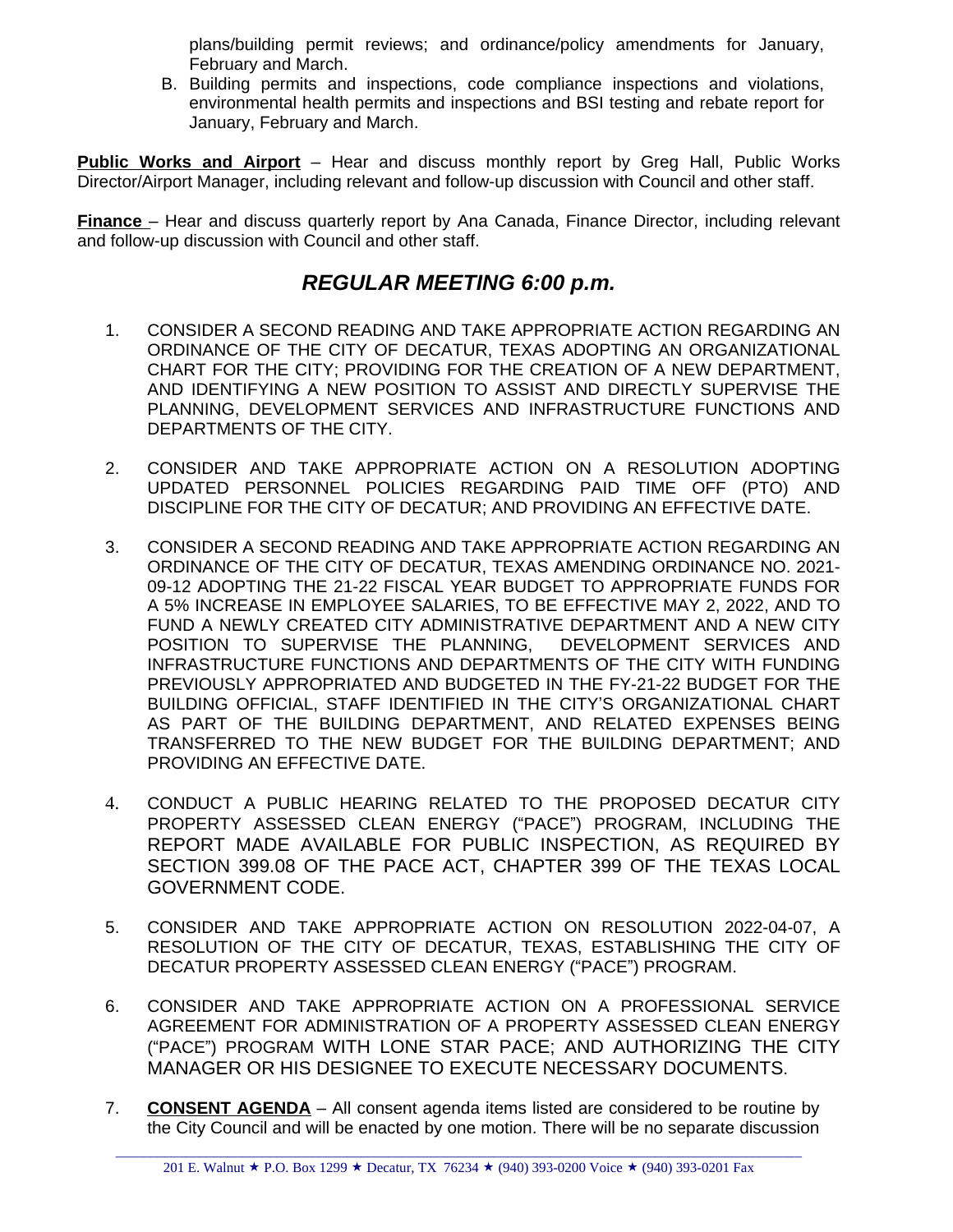of these items unless a Council member so requests, in which event the item will be removed from the Consent Agenda and considered in its normal sequence on the agenda.

- A. CONSIDER AND TAKE ACTION ON APPROVAL OF MINUTES OF COUNCIL MEETING HELD MARCH 28, 2022 AND APRIL 11, 2022.
- B. CONSIDER AND TAKE APPROPRIATE ACTION ON REAPPOINTMENT OF WISE COUNTY WATER SUPPLY DISTRICT BOARD MEMBERS GARY COCANOUGHER AND DWIGHT REEVES TO A TWO YEAR TERM TO EXPIRE MAY 2024.
- C. CONSIDER AND TAKE APPROPRIATE ACTION ON RE-APPOINTMENT OF CECIL (BUSTER) CHANDLER TO THE EDC BOARD FOR A TERM TO EXPIRE MAY 31, 2024.
- D. CONSIDER AND TAKE APPROPRIATE ACTION ON RE-APPOINTMENT OF LIBRARY BOARD MEMBERS WITH TERMS TO EXPIRE MAY 31, 2024:
	- a. Nancy Rosendahl
	- b. Angela Smith
	- c. Kristin Tribe
	- d. Cathy Tall
- E. CONSIDER AND TAKE APPROPRIATE ACTION ON RE-APPOINTMENT OF PARKS BOARD MEMBERS WITH TERMS TO EXPIRE MAY 31, 2024:
	- a. Cary Bohn
	- b. Michael Eaton
	- c. Jafid Herrera
- F. CONSIDER AND TAKE APPROPRIATE ACTION ON RE-APPOINTMENT OF MAIN STREET ADVISORY BOARD MEMBERS WITH TERMS TO EXPIRE MAY 31, 2024:
	- a. Theresa Thornton
	- b. John Lanier
	- c. Cyndi Fernihough
	- d. Richard Young
	- e. Chris Fernihough
	- f. Josie Cruz
	- g. Peyton Swick
	- h. Meagan Fuller
	- i. Candy Janopolous
- G. CONSIDER AND TAKE APPROPRIATE ACTION ON RE-APPOINTMENTS OF HOUSING AUTHORITY BOARD MEMBERS WITH TERMS TO EXPIRE MAY 31, 2024:
	- a. Barbara Foster
	- b. Christi Rhine
	- c. Jeff Sicking
- 8. COUNCIL TO HEAR PUBLIC INPUT (please complete a Speaker Registration Form before speaking) each speaker will be limited to 3 minutes, the Open Meeting Act does not allow for discussion in response to the comments, comments should be directed to the Council as a whole rather than to individual members, and no action will be taken by the Council.
- 9. **EXECUTIVE SESSION:** IN ACCORDANCE WITH TEXAS GOVERNMENT CODE, SECTION 551.001, ET SEQ., THE CITY COUNCIL WILL RECESS INTO EXECUTIVE